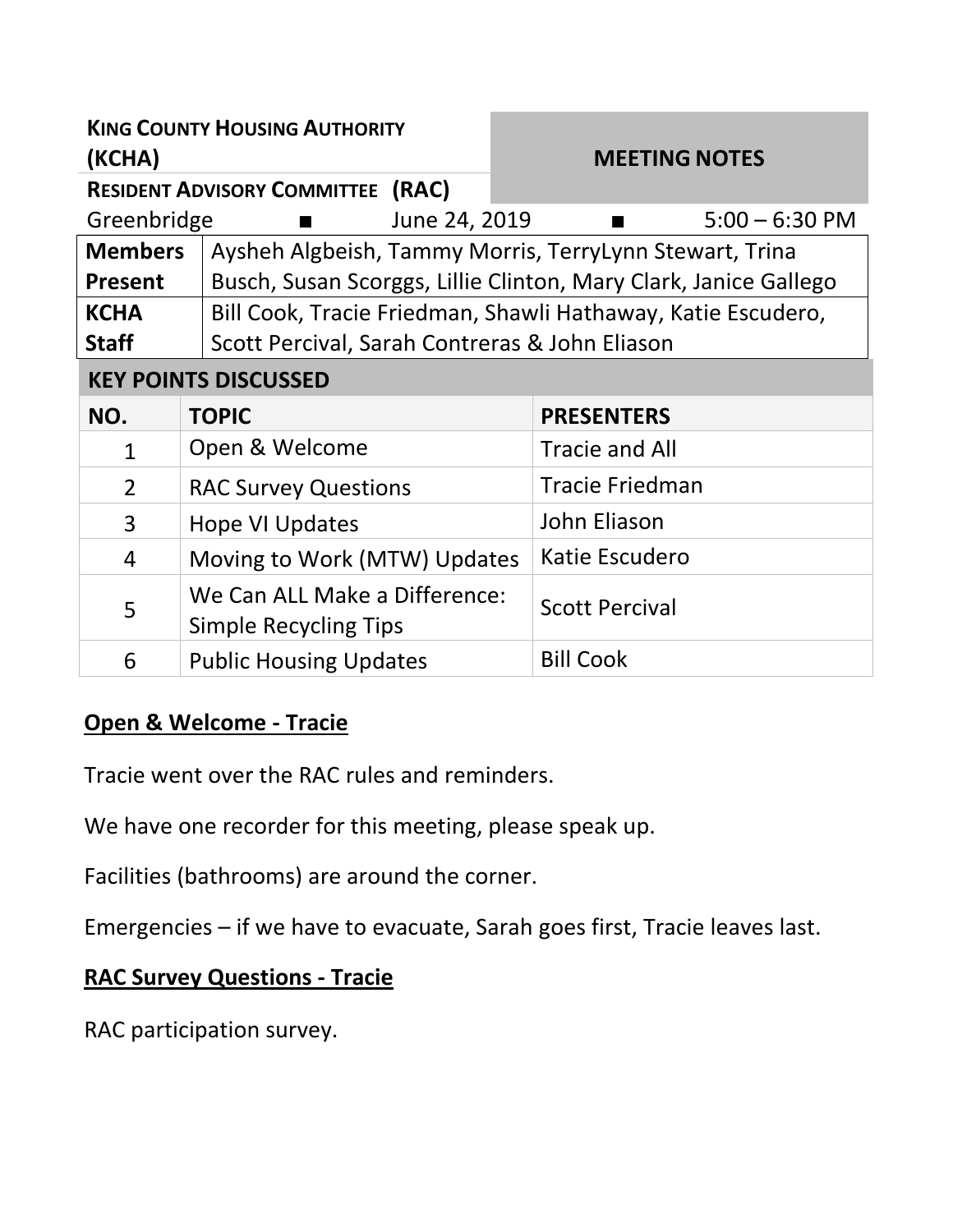Tracie went over questions and answers and gave members a chance to give more input.

*Question: Can we put a flyer in the rent statement? Some neighborhoods are friendly and some are not. Something that explains the RAC meeting. Years ago someone would post a big poster about the upcoming meeting and what would be discussed and Lillie would print copies of the minutes and leave them in the lobby.*

Would it be helpful for members to come back to their properties and have handouts in the lobby to share what is happening at the RAC? Some members can go door to door or the coordinators can bring handouts to leave in the lobby.

## *Question: What does KCHA need from residents?*

Tracie sent out a survey to the mangers to see what staff needs from residents.

We use the sticky notes with feedback from the meetings to build future agendas.

## *Question: What are community builders?*

They help build programs and services in different regions. They hold many events to bring community and leaders together. They connect with different agency providers in the community. We have three community builders who have meetings throughout the three regions. Natasha is the NE Community Builder. Tracie is the SW Community Builder and manager. We have more Resident Service Coordinators (RSC) in the mixed population buildings too.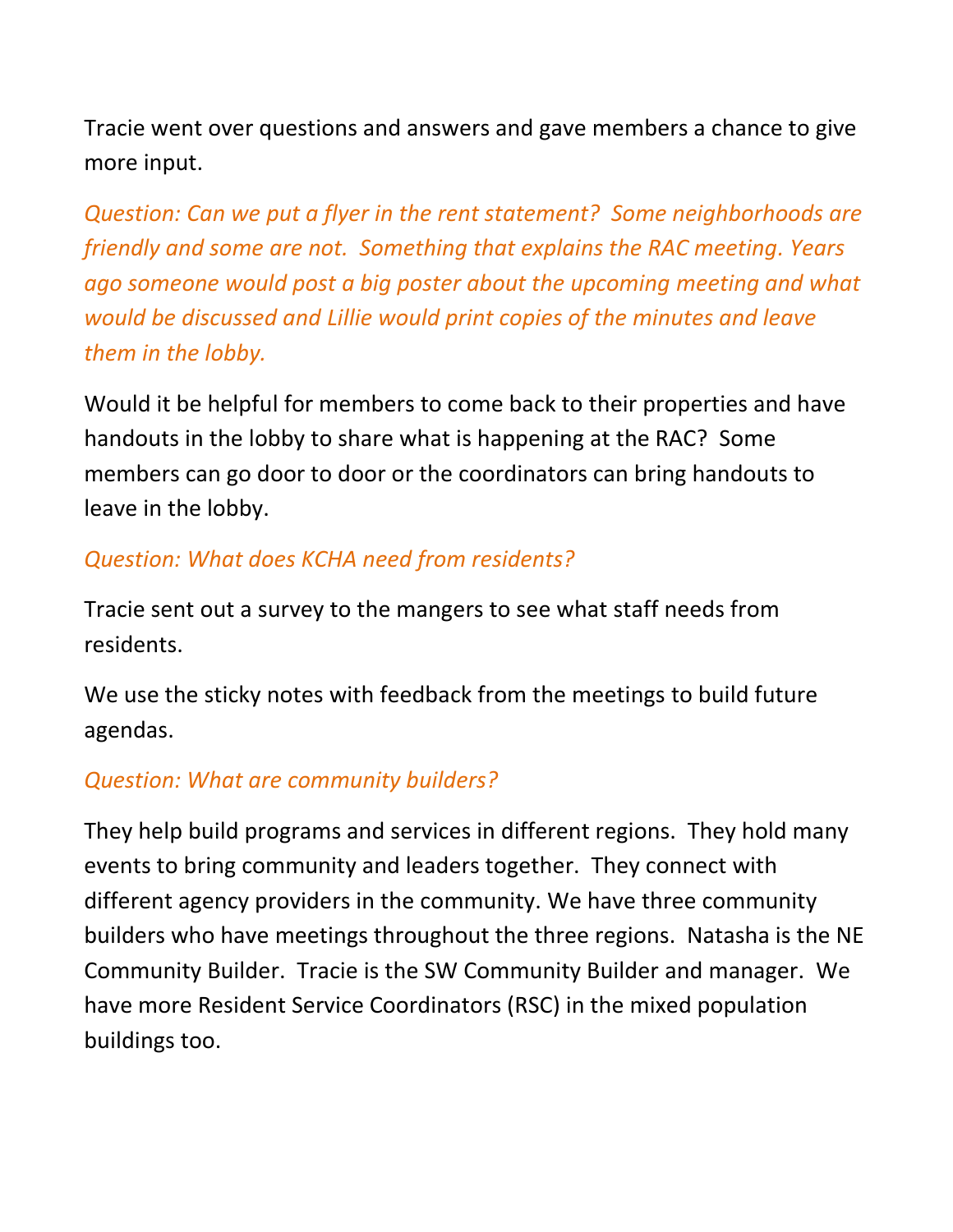Please don't wait until RAC meetings for burning questions. You can get the answers quickly. Just reach out to Tracie or your Resident Service Coordinator.

We like when residents 'actively engage in discussion' and we are glad to see it in this meeting.

Think about "what is my role?" You are all true leaders and a resource to the community.

Read the information we provide in sections beforehand if there is a lot to look at. The information we provide is informational and helpful and by reading it beforehand you can come to the meeting with good questions.

*Comment: Have a RAC member sign-up sheet available in building lobbies for people who want to sign up.*

We are happy to see new participants. All new participant get a RAC outreach packet.

*Comment: It is important to be here. This is where Terry Lynn got her education to be on the board of directors. This is where you understand what community service is all about.* 

For any topics we didn't get to please make a note on a sticky note and they will be sure to get to the appropriate staff.

*Question: Can we get information on the different programs.* 

Katie will come back and provide a list of the different programs of KCHA. A cheat sheet for all different programs. As much as possible we try and keep the rules similar among programs.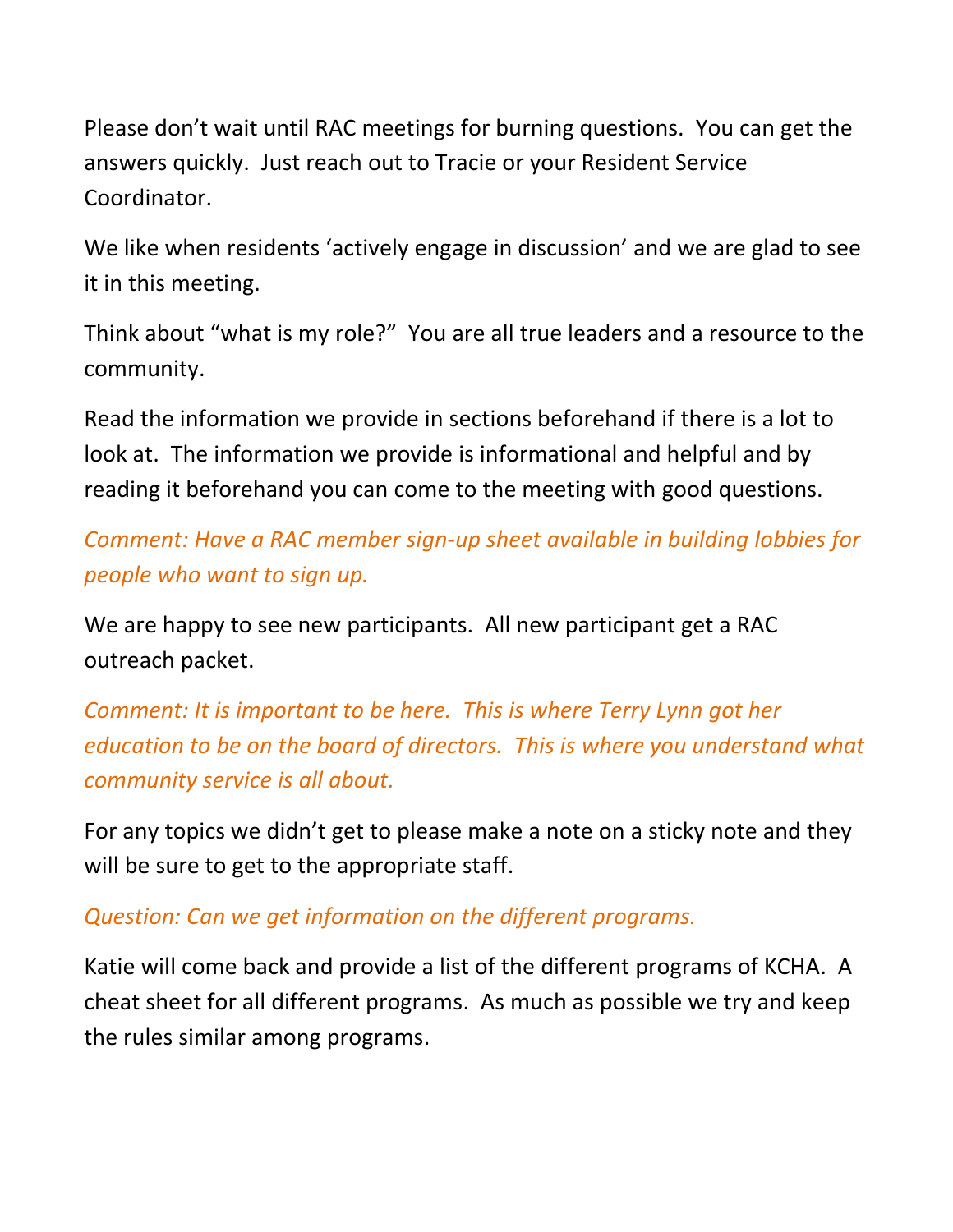#### **HOPE VI Updates – John Eliason**

Greenbridge (GB) used to be called Park Lake One, which was a one story housing complex. John started working on this in 2002. The mural outside of the community center is a representation of the plan of the Greenbridge complex. Red spots are the parks. It is a map of the property. It is an artist view of the 59th plan. John presented the 109th plan to the RAC today. This master plan doubles the density of who used to live here. 102 modifications to county code were made to create 8th Avenue South within GB, which was made to keep pedestrians safer when walking. This is only one of the streets like this in King County. Traffic calming will also occur on 4th Avenue Southwest. After that there will be two streets like this in King County. The relocation for this project was done in phases. Also, 8000 sq. feet of commercial space was created, which now houses the Wiley Center, Boy and Girls Club, Neighborhood House and Highline CC. There are 479 rental units. We sold off pieces of land helped to fund other parts of the project. There are five projects ongoing by top builders in the area. There were 108 community meetings throughout this project. Shawli mentioned that one of the goals was to have higher income families moving in.

## *Question: Are we reserving affordable housing?*

Each builder is building a different product. There are some housing that are attached, less costly, some are priced in the middle and some are more at the top. There are some single family homes at the highest price point. They graduate.

Some have alleys and some have underground garages. There are about 70 different floor plans and 27 different colors. Some of the sidewalks are curved and easier to navigate for people with mobility issues. The school has an amphitheater that can hold about 300 people. White Center Heights is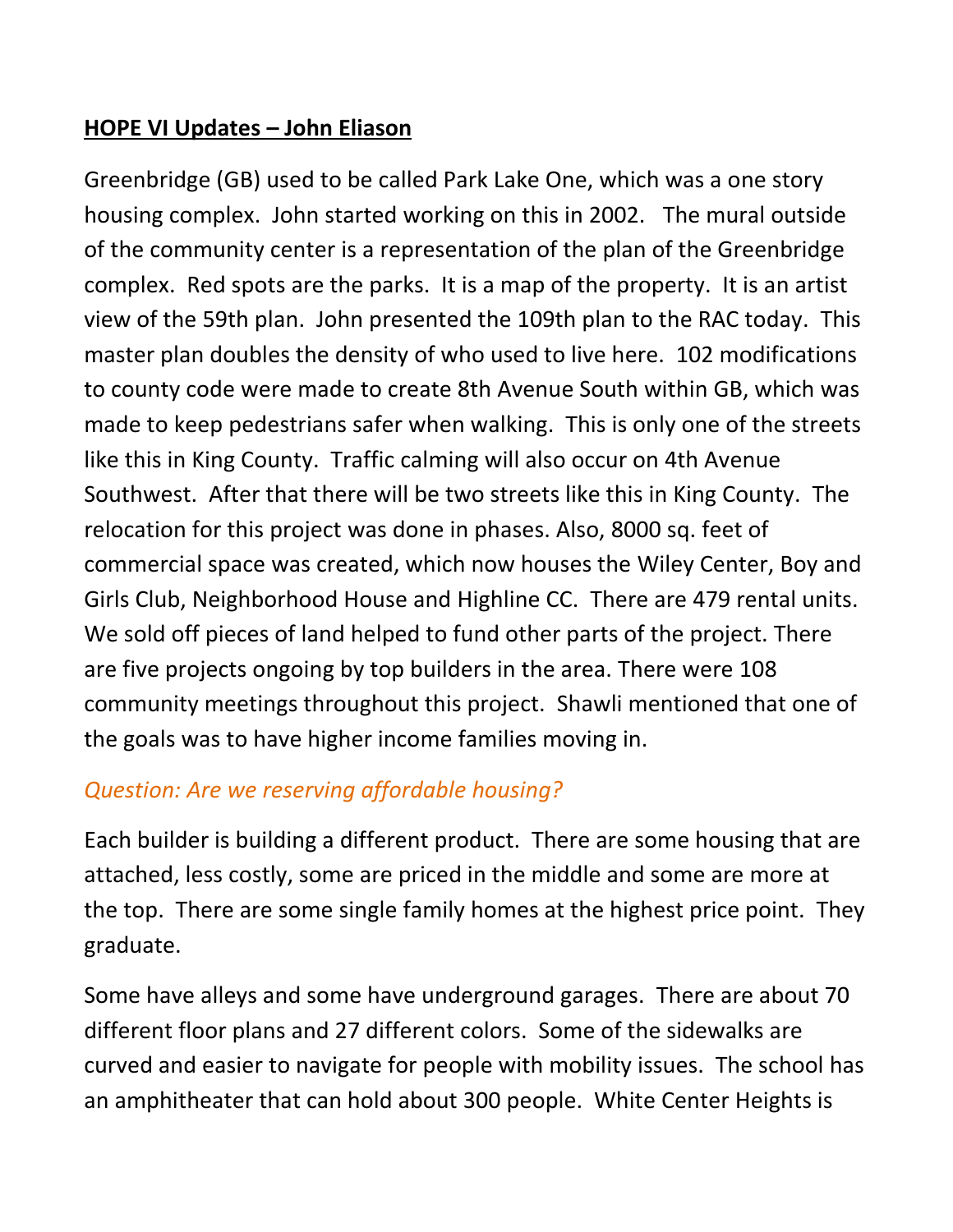now a model school for other schools in the area. There is also a Winds of the World art sculpture that was install as well as Aladdin's lamp by the pea patch and reclaimed wood wishbones. Water and drainage is really important for the site. Trails connect for residents to walk around. There are walking groups in the morning and evening. Free tours are available.

#### **MTW Updates – Katie Escudero**

Katie went over the MTW report.

Planning for 2020 plan will be developed and brought back in September. This is the 17th year on the program.

KCHA was awarded 357 special purpose vouchers. This is the highest allocation in the country. We anticipate another round next year and we will go for the highest number available.

We are participating in a new partnership called 'Keeping Families Together'. This is to help unify families. The YMCA is involved in this partnership.

We recently acquired Houghton Court in the City of Kirkland. It is a 15 unit apartment complex that is blocks from the Google campus. We preserved those units by doing a trade with the city's maintenance facility. We want to give families access to whatever part of the county they want to live at. We encourage families to move to areas with better educational opportunities. 29% of our families are living in high opportunity areas. \$13.6 million of our capital fund for the upkeep of our federally assisted stock. Our REAC score averages about 95% one of the highest in the country. We are looking at what we want to do for the next year. We will continue with a lot of the same goals, such as increasing the number of families we serve, expanding housing stock, addressing homeless crises, high quality and effective programs. We want to do things better and more efficiently and add to our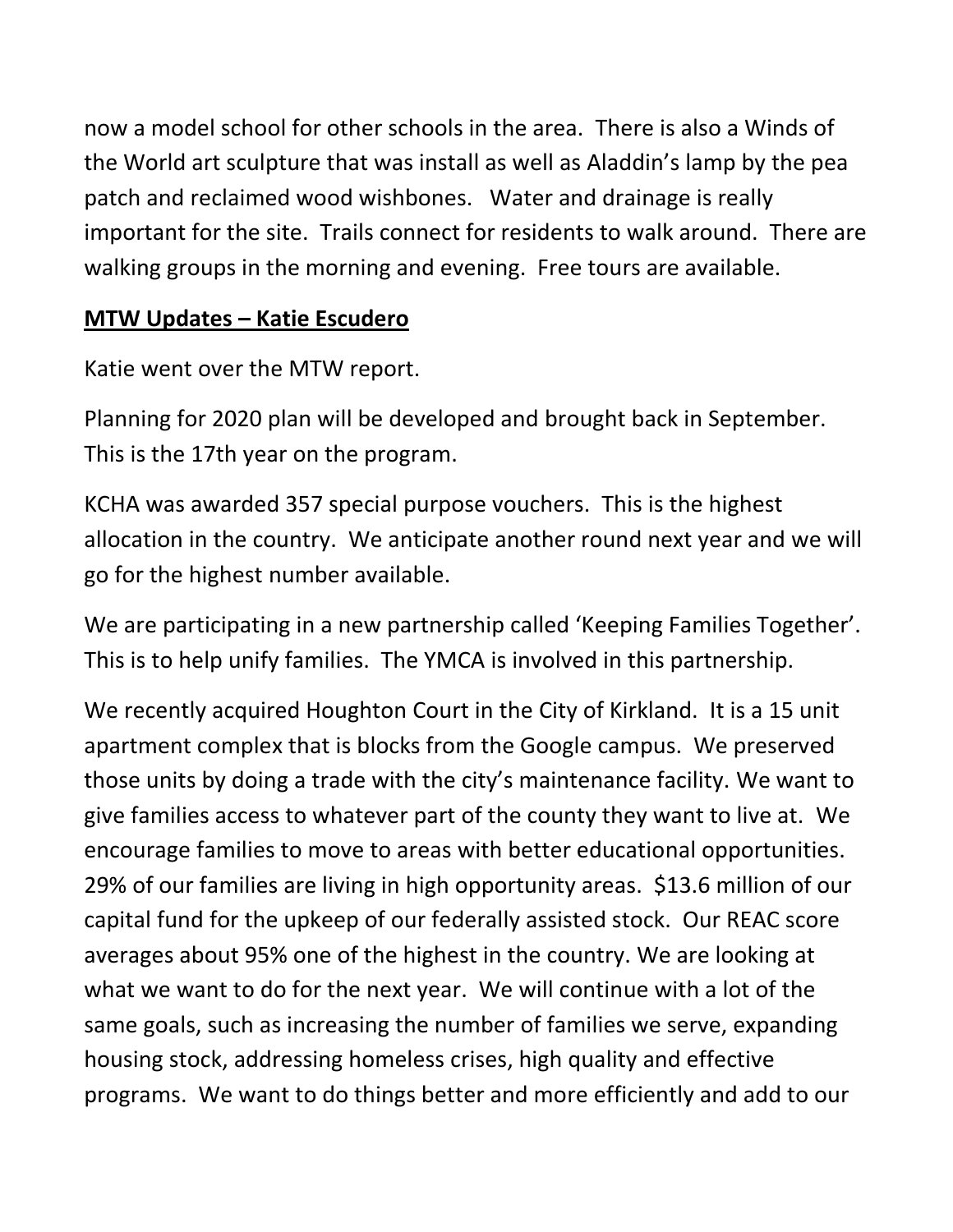impact. Residents are able to provide comments and feedback in September. We don't get a lot of attendance to our community meetings. Please submit your suggestions on where to hold meetings so that we are able to get the most attendance.

*Question: Much of the population will be over 65 in 2025. Will there be programs set up to help resident's transition from housing to a long term care facility as they age? We need a bridge to help people move away from housing to long term care. Some residents are worried about ending up on the streets.* 

Katie noted that she hears that we need services to help people remain stable.

*Question: How do you track the medical issues that people have? Residents need people to help them avoid eviction when they need services for their health. Is there a way to intervene when we see danger signs, not just going to court? Can we find a way to for Housing Management staff to know the medical conditions of residents? Possibly flag file if a resident has a medical condition?*

KCHA staff are not medical providers, we are landlords. We are working on getting medical providers in to help residents, but we are not able to make a diagnosis for residents. Also, we pride ourselves on allowing people to make their own choices.

*Comment: We should bring the health conversation back to another meeting. There is a lot to discuss here. We need to address this now before it hits in 6-7 years.* 

*Question: Can we include a form in the recertification packet asking who the medical provider is? Ask if they have medical needs.*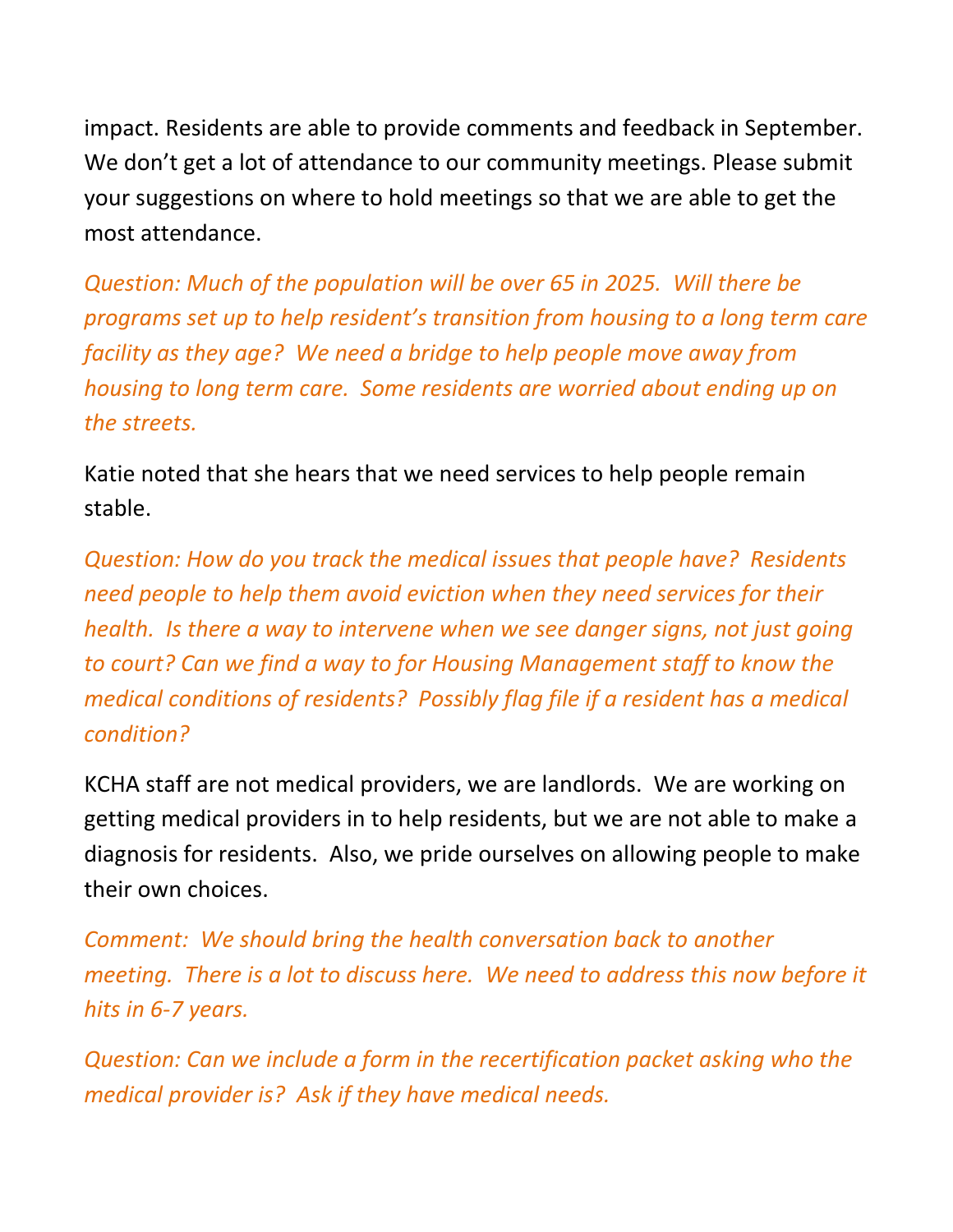We do have a release of information form that we include in the recertification packet.

There is a HUD form included where residents can list who staff can speak with.

*Comment: There just needs to be something started now to prepare for the upcoming transition.* 

*Question: Self-sufficiency – Lillie has been told there is no program for selfsufficiency but there are 25 people who are graduation. She is being told that she is too old. What happens if you get denied? Self-sufficiency is when you can live without support. She was refused back when she was working with children. How does KCHA pick and choose?*

Anyone over 18 is eligible to participate in the program. This is something we need to bring back to the table. There seems to be some misinformation around this topic. We will have a program representative come back to answer questions.

A guest has asked to bring up an issue that is not on the agenda. No, not at this time. There will be time at the end of the agenda.

# *Comment: Katie takes a lot of time to come here and share. Please ask to have more people come to these meetings.*

Katie will come back in the September meeting to talk about the annual plan for the upcoming fiscal year. What is MTW? It has nothing to do with moving or work. It is the name we are stuck with. It gives us regulatory flexibility and gives us the authority to be flexible to respond to local needs. One of 39 HA's who have this flexibility. We've participated since 2003.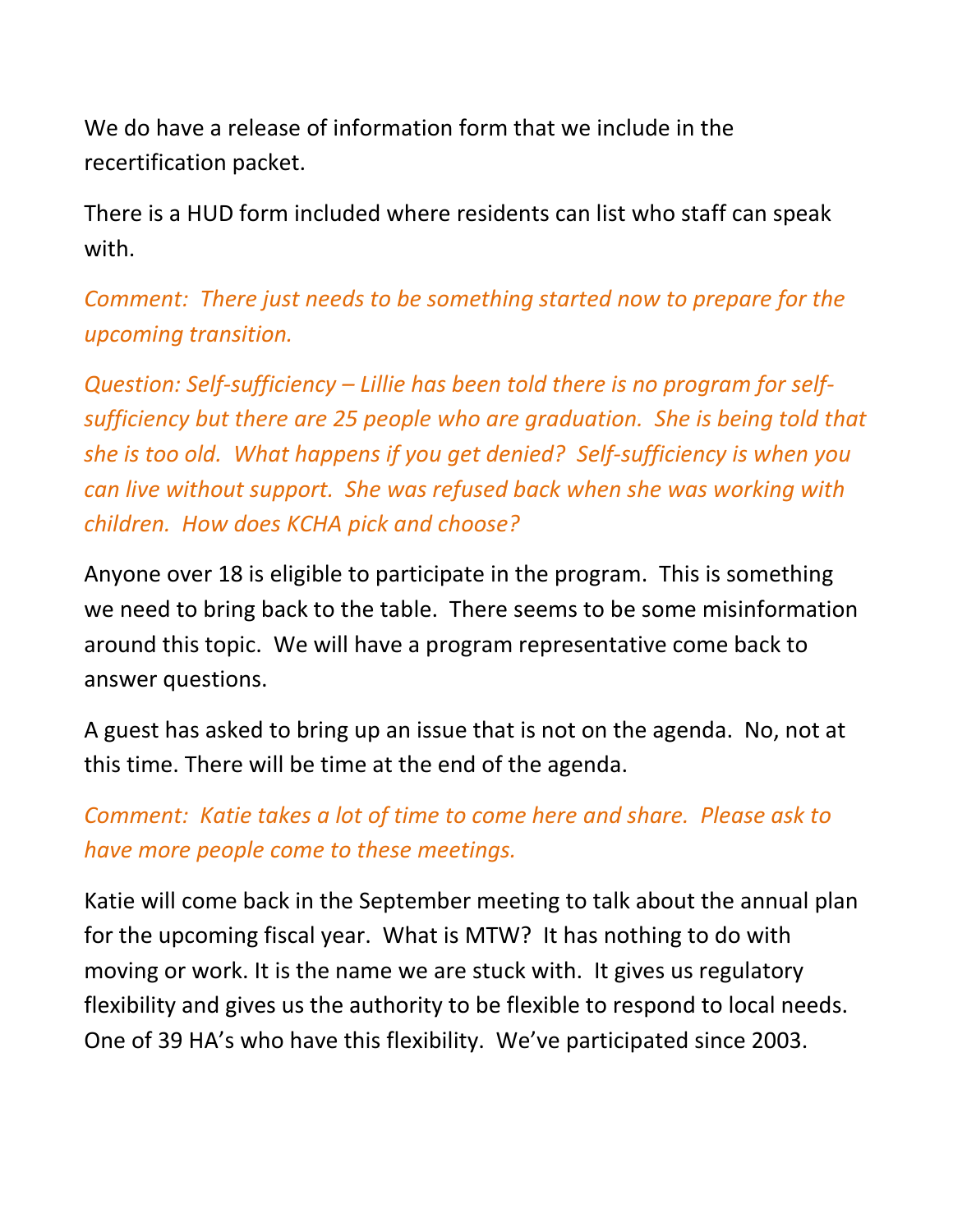There are areas in our county that are quickly redeveloping and become less affordable.

We are just now starting the conversation on new programs, etc. There will be more information to talk about in September.

*Question: What is someone is not able to take care of themselves? What is the housing authority doing to make sure people are taken care of?* 

We cannot do anything without a resident's permission. Referrals are important. We are aware that some of our residents will be aging and needing more services engaged around their health.

# *Question: Is there anything in place for residents who have an ambulance called 5 times a month?*

We realize that some residents are concerned and want access to more services and we are trying to figure out how to be a conduit to those services.

We would like to come back to a future RAC meeting to discuss this topic in more detail.

*Comment: Residents should utilize the resident services coordinator as much as they can to try and connect to services. They will do their best to help residents stay independent.* 

*Comment/Question: We should have resident service meetings in small groups to get a consensus of how to word a statement to help residents explain that they are getting more disabled. Hoarding is a disease and some residents have a low education level. Some people get to a point where they feel like they can support themselves but others think they can't. Some people*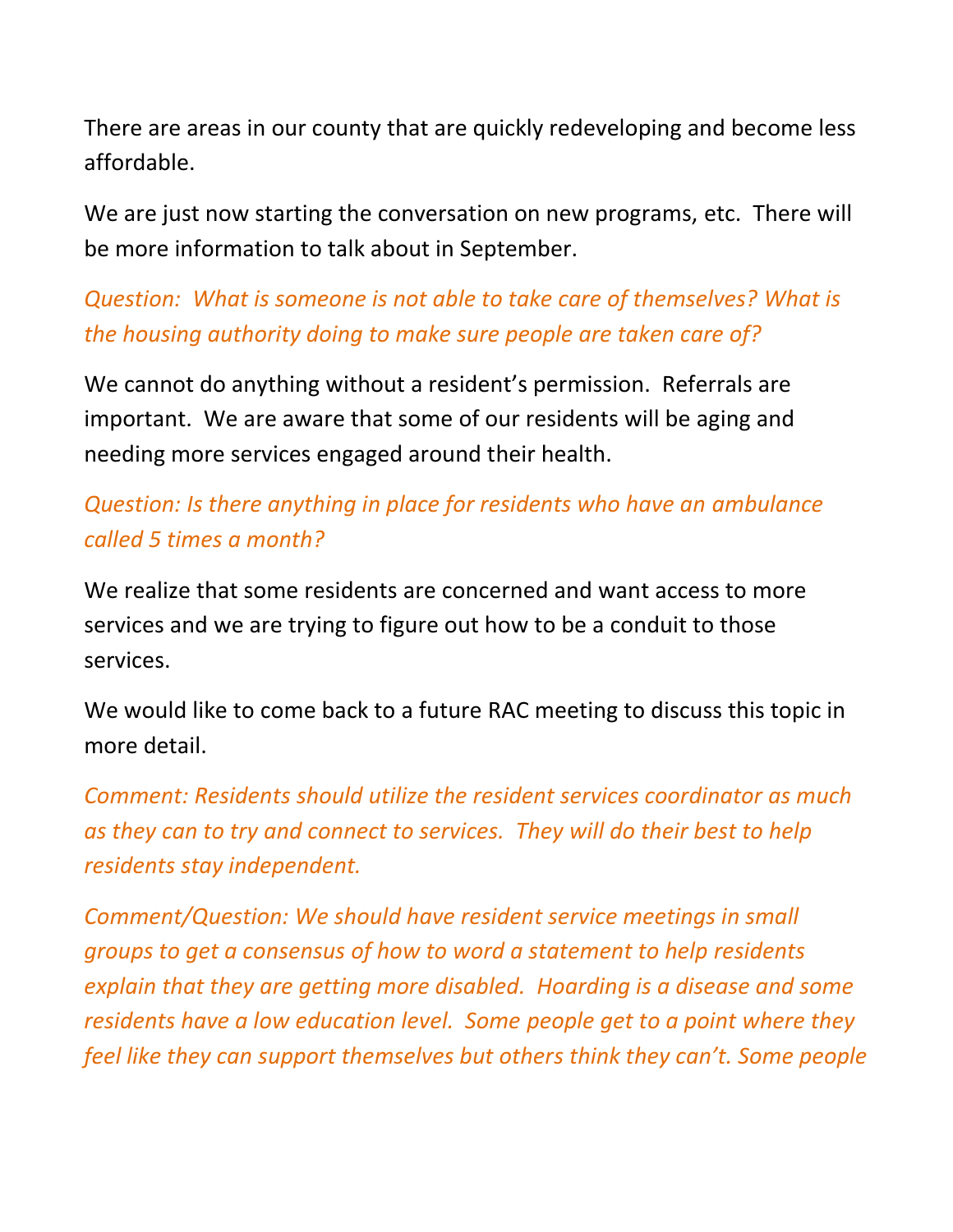*say they need an advocate, but how do you get an advocate? How do you get accepted?*

*Comment: We should look at adapting the properties with a higher senior population with wider halls and shower bars, etc.*

The housing authority is looking into how to figure this out. This might be something that Medicare will pay for. Katie will be looking into this.

*Comment: There was a lot of money that was used for several ADA units at Northridge. That was a great project.* 

That was the ARRA project that allowed us to get 5% of our housing stock to ADA standards.

*Comment: There are healthcare managers are called Lifelong. There is another one called Evergreen. They try and straitening everything out for you. They will advocate for you to get bars, etc.* 

We are excited there is a lot of talk about heath. Katie has been working on that for a year. We definitely should bring this back to another meeting.

#### **Recycling Presentation – Scott Percival**

Scott spoke to the group about the items we dispose of at our properties.

The more we recycle, the smaller our garbage costs are s, which saves money agency wide.

When residents do their part, it helps our diversion rate. It helps KCHA residents and KCHA all together.

What do we recycle – paper, plastic and metal.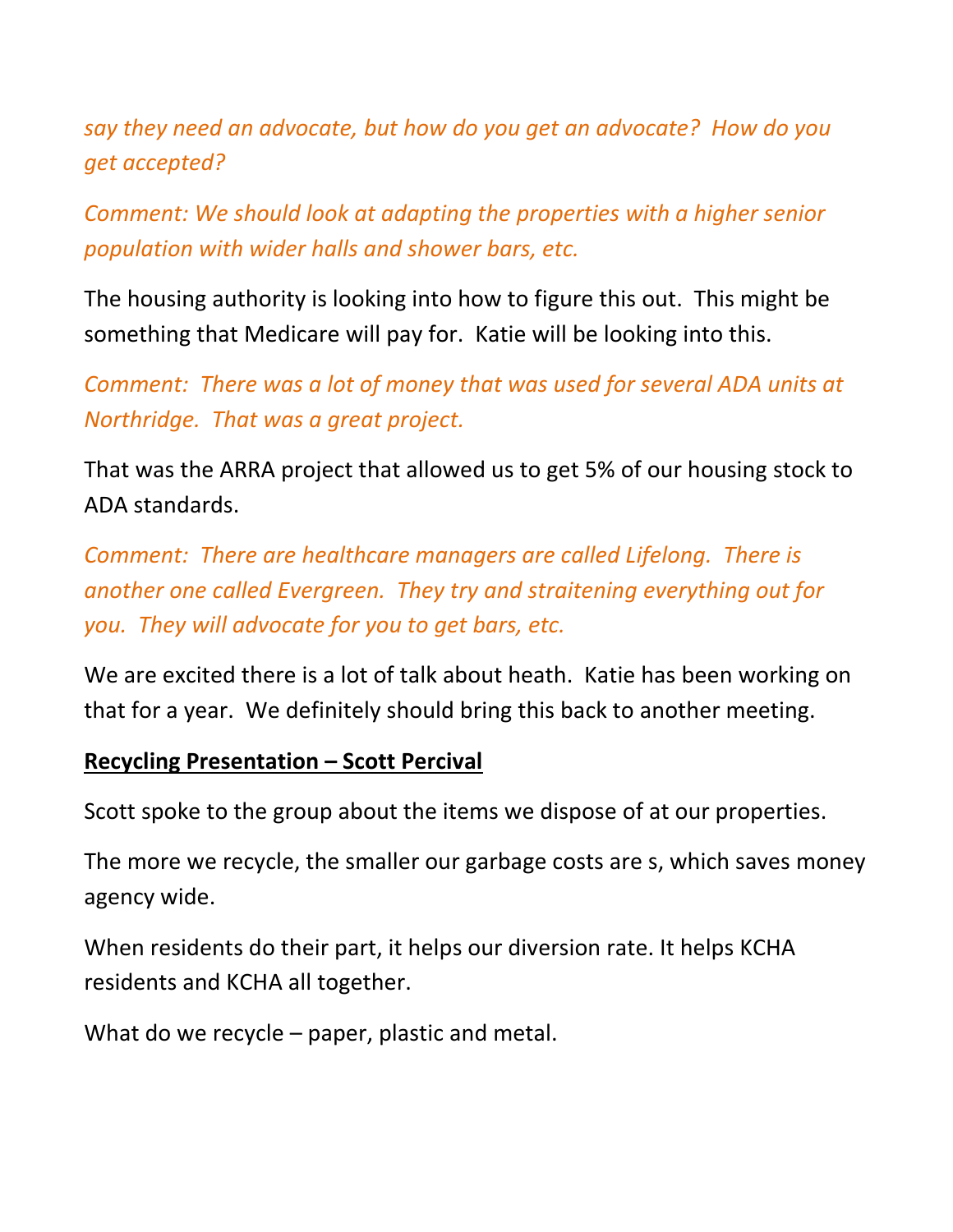Plastic bags are a big problem. Do not recycle these. Just throw them in the garbage. Use reusable bags for your recyclables. Scott handed out reusable bags to the group and his team is working on getting bags to all residents. Patrick Malloy is the KCHA waste expert. He is working with property managers to get these bags at the properties.

# **GARBAGE – NOT OKAY TO RECYCLE**

- Napkins and paper towels do not go in the recycling.
	- o They are so recycled that there is nothing left to recycle.
- Clothing and plastic bags get caught in the machines.
- Food should go into a compost container or trash.
- Kitty litter and diapers should go into the trash.
- Grocery bags go into the garbage.
	- o You can put kitty litter and diapers in the plastic grocery bags.
- Styrofoam goes into garbage, they are not recyclable.
	- o You can recycle Styrofoam at FedEx and ups stores.
- DO NOT recycle grocery bags.
	- $\circ$  They gets caught into the machines, jams them and the whole system shuts down.
	- $\circ$  You can reuse them or put them into the garbage or you can bring them to the grocery store.
- DO NOT recycle Styrofoam.
	- o Some stores will let you recycle.
- Small loose caps are not recyclable.
	- o Okay to put them back onto clean containers.
- All containers with food or chemicals.
	- $\circ$  If you give it a rinse to clean it, it will be okay to recycle.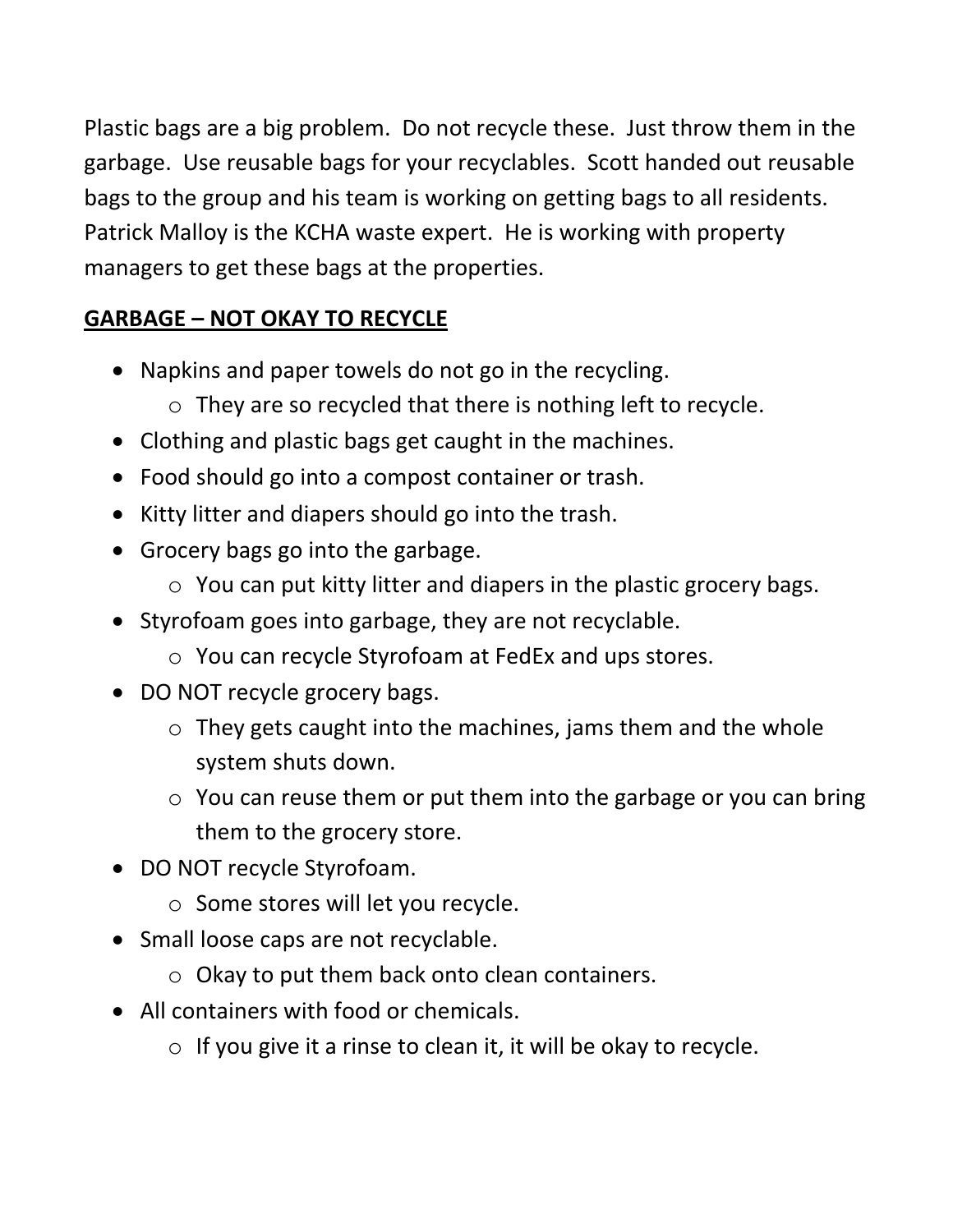The U.S. recycling typically gets shipped to china. They are now sending it back because it is too dirty. We are in a global conflict, however we are in negotiations.

## **OKAY TO RECYCLE**

- Glass bottles and jars are okay.
- Metal or aluminums cans are okay, if they are rinsed out.
- Plastic bottles are okay.
	- o Rinse it out to clean it.
	- o Watch out for small caps.
	- o Loose caps go into garbage, but you can keep the caps on the bottles and recycle the whole bottle.
- The metals lids of tuna cans are okay.
- Boxes or toilet paper rolls.
	- o Collapse the boxes. It makes the recycling bins overfull.

Sometimes if you see recycling going into a garbage truck, some trucks have dual loading capabilities.

If the driver has to clean up a mess, we get charged. We want to reduce costs. Paper is okay to recycle. Do not include shredded paper.

*Comment: Some recycling containers are taller than residents. We have a lot of residents that put recycling in the garbage dump because they cannot reach the recycling bin.*

*Question: Some recycling bins fill really quickly and the wind blows it away. Can we have someone come to each building to help teach people about how to recycle properly?*

What to avoid when recycling.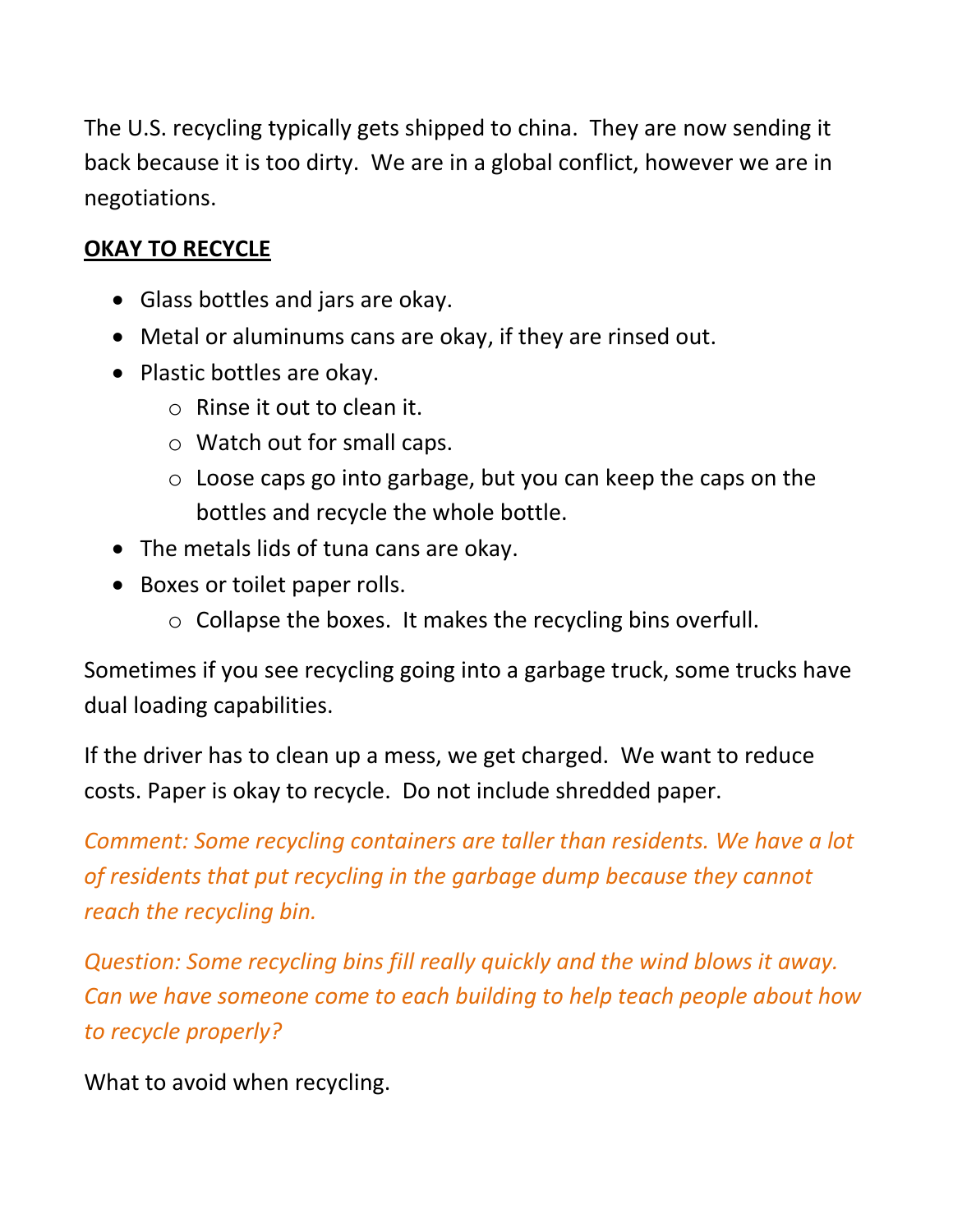#### *Question: Are there companies in US that will take over the recycling?*

I think we will see that.

Make sure to compress down boxes. It is a huge space waste. Break down boxes. This is one of the most common issues in multifamily units.

Medication is not recyclable.

*Comment: There are some places that will take your medication. Some pharmacies will to.* 

If you are really concerned about what is recyclable, or the numbers on the plastic, check your municipal or haulers website.

*Question: What about labels on cat food cans?*

Scott, Okay to keep.

*Comment: The compost bins at Northwood are always locked.*

*Comment: We need to increase the recycling at Mardi Gras.*

*Comment: Sone recyclers say that Styrofoam is okay in the garbage as long as you put in a little bit.*

The building will get charged for having to refuse pickups or clean up spilled

RSC can reach out to Patrick to get flyers printed in different languages.

*Comment: In the old days the building had a furnace to burn trash.* 

US are looking into different ways to deal with plastics. There is even talk about turning it into currency.

*Comment: Some people are taking trash and making building blocks with it to build houses.*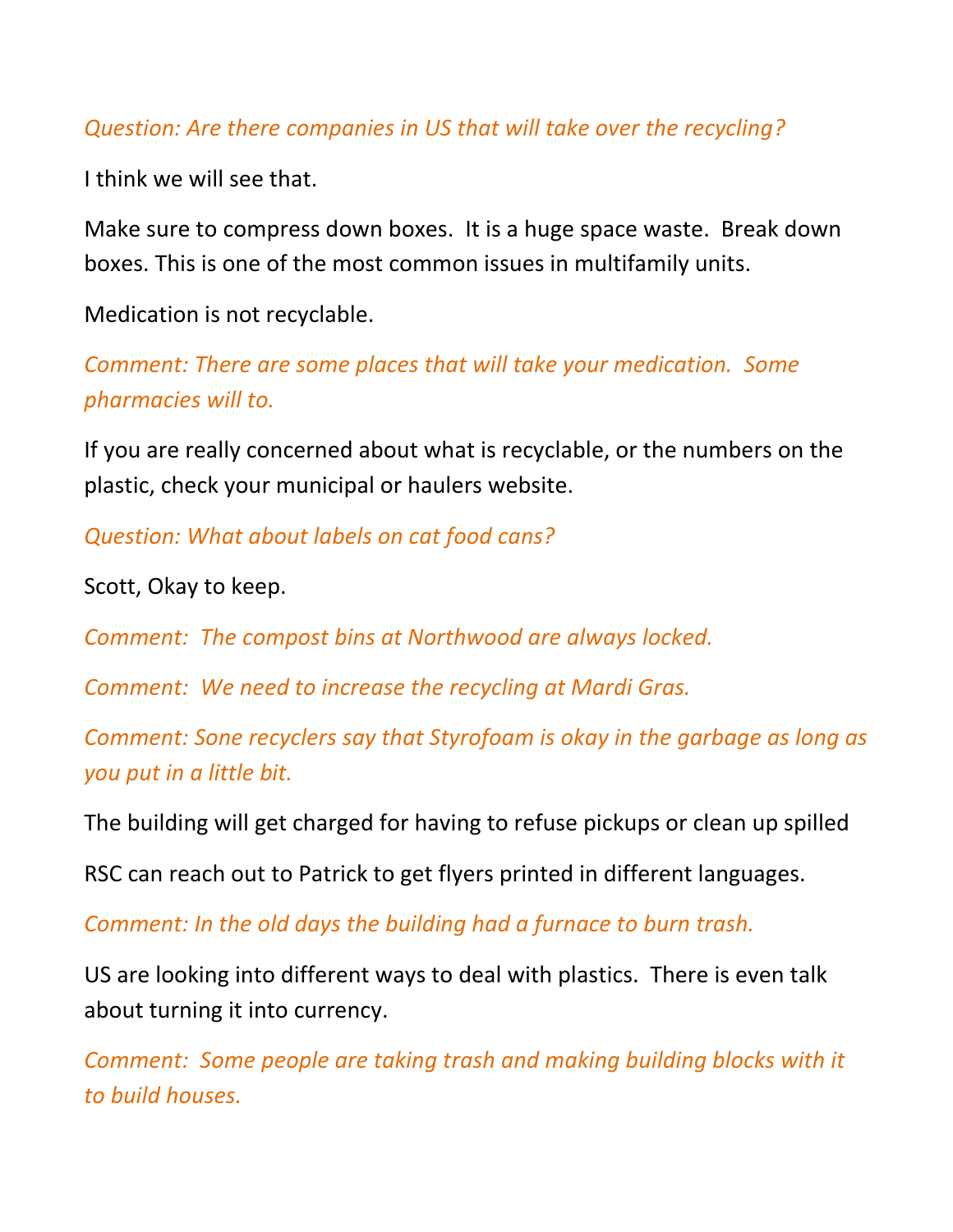Halfway through the elevator project to update elevators. Three weeks to two months work to complete each elevator upgrade.

Huge project. We are using some of the energy savings from the energy saving equipment that was installed in the past. It is a lot of work but will give us 40-50 years' worth of usage. We can use some of the savings

*Comment: Rumor KCHA will sell buildings, which is why they are upgrading. After the renovation is done.*

No, we do not sell our subsidized buildings. We have kept every one. We are proud to be a large landlord in the region. In subsided housing, we have about 68 buildings.

*Question: At the commission meeting there was a statement made that there was money leftover from the upgrade done at Wellswood. The three and a half year upgrade. Why can't the savings from that be used to correct some of the issues they have been told cannot be done?*

Please bring up any property specific issues to your property manager.

*Comment: We used to have monthly meetings with the property managers and quarterly meetings with regional management team. That worked out well. These were very successful and then they went away. Residents felt heard.*

The new lease and new charge policy is getting ready to be mailed out and we reworded our grievance policy. Residents will get copies of this mailed to them sometime within the next week or so. All of this will be posted on our website as well. At the end of the public comment period (in 45 days) we will take the comments and make changes and then bring it to the board. Once everything is passed, we will roll it out to residents. The way we decided to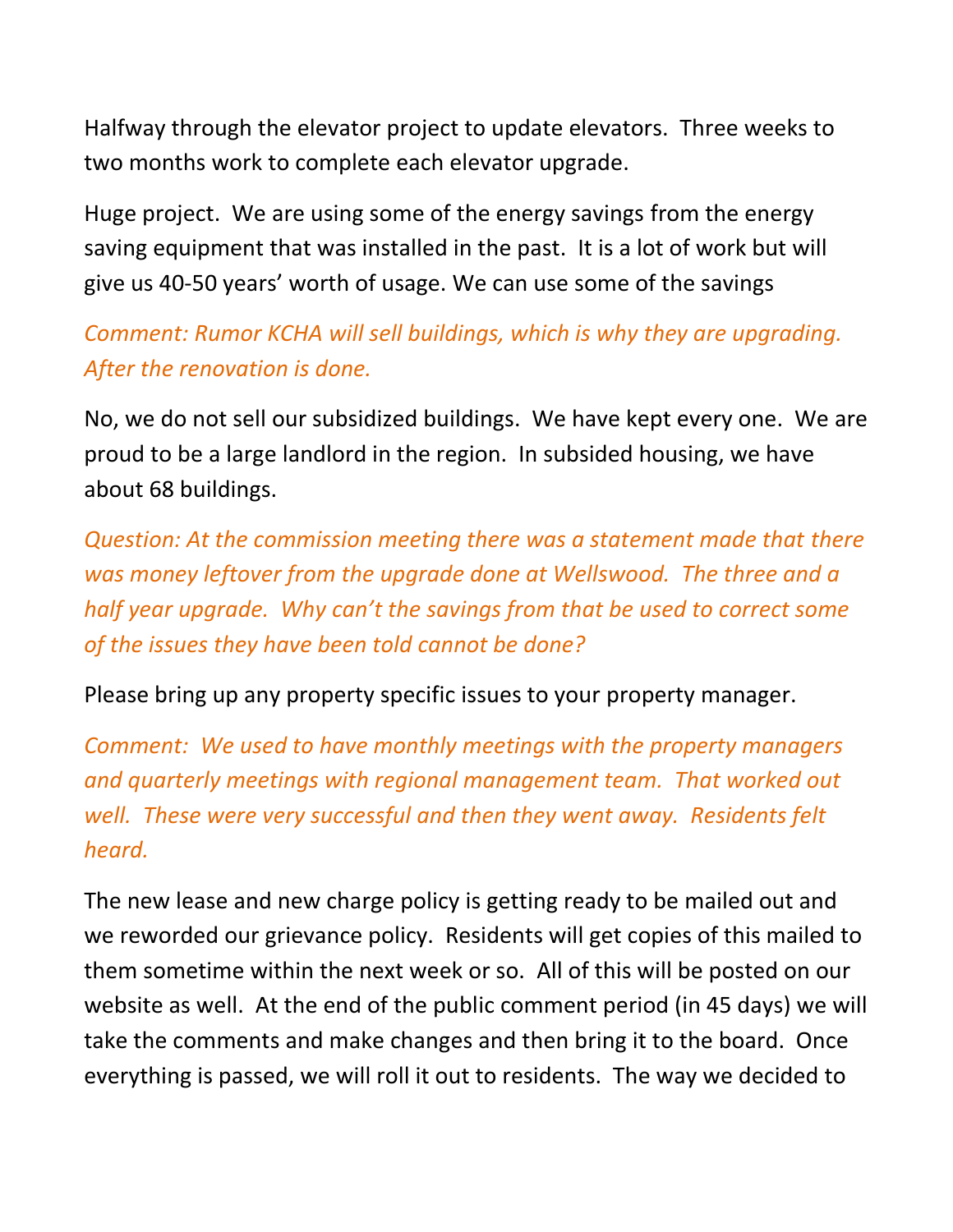roll it out is to have it go into effect at the next recertification. The new lease won't go into effect until you sign your recertification paperwork.

## *Question: How is the online PayLease going?*

Much better than we ever thought it would. We just pulled the numbers and 27% of our residents are using it. We know a lot of residents still can't use it. Resident Services can help people with how to pay or with new bank accounts. About 7% of residents are using AutoPay.

# *Question: September budget negotiations. Will the government shutdown again?*

We do not know. We don't believe there will be. Big election year is coming up. If it does happen, KCHA is able to operate without government funding for months and months.

## *Question: What is the status on the cameras at Mardi Gras?*

We have 28 mixed population buildings with cameras in 15 of them. Plans to do six more this year and six or seven next year. They are very popular.

We are looking to possibly switching to electronic style locks sometime in the future.

Tracie: we need to find a space that works well for everyone here. We are looking at Kirkwood Terrace. No to Mercer Island.

*Question/Comment: Can we have three meetings? Some people are commuting 1.5 to 2 hours for a 1.5 hour meeting. Please think and talk about it.*